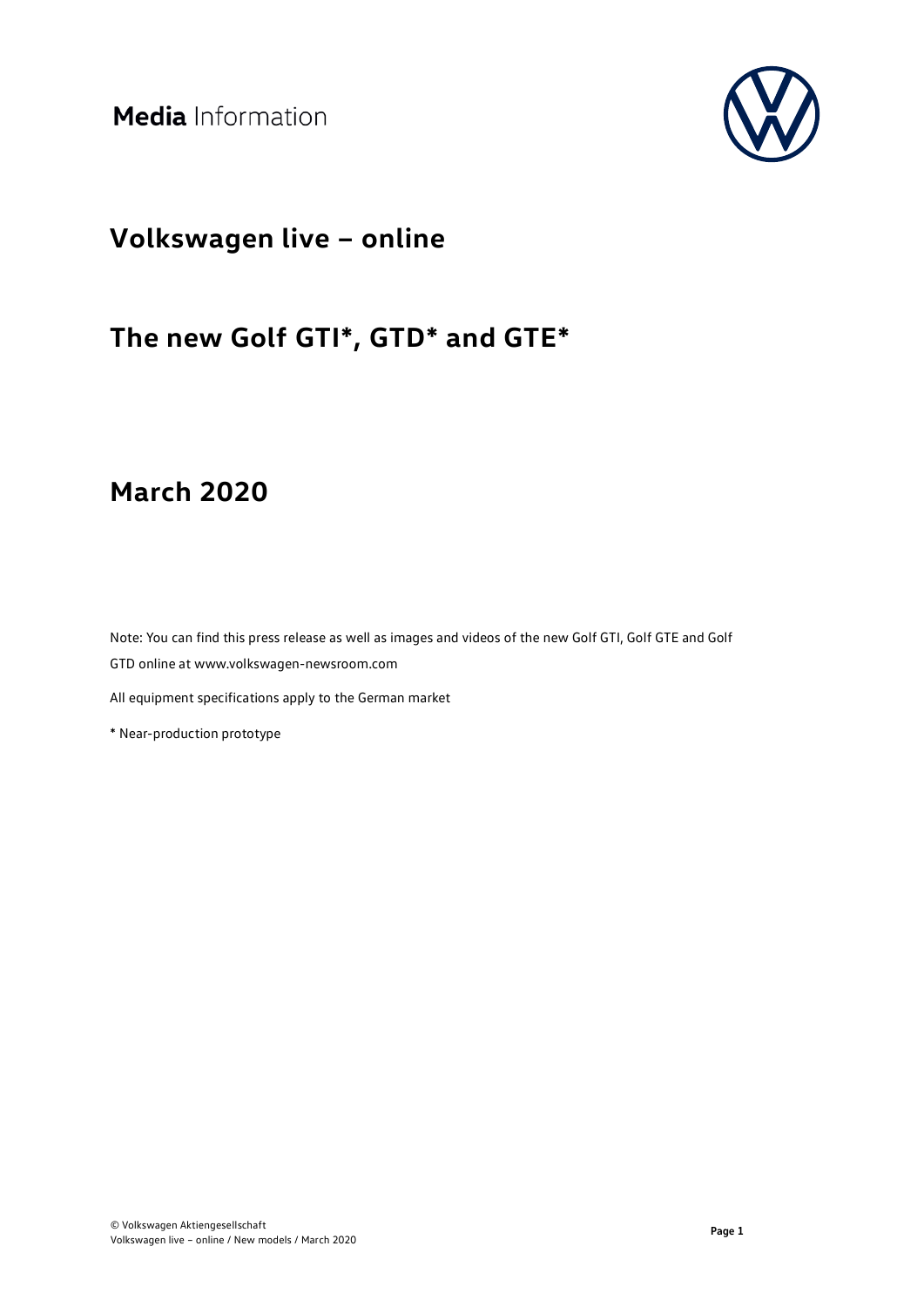#### **Key aspects**

### **Première of the new Golf GTI, GTE and GTD – Volkswagen brings sports icons into the digital age**

#### **Three new Golf models, three characters**

- **Petrol, hybrid and diesel.** Golf GTI\* and partially electric Golf GTE\* now with identical output; Golf GTD\* is highly efficient over long distances
- **Innovision Cockpit.** Golf GTI, GTE and GTD always feature the digital instrument cluster and 10-inch infotainment system
- **Always on.** We Connect services bring streaming, Internet Radio and other online features on board the GTI, GTE and GTD
- **Pulse of the digital world.** New start-stop button pulses red before the engine starts
- **Charismatic design.** New bumpers, new roof spoiler, new diffuser and new lettering
- **Light as chrome.** The Golf GTI, GTE and GTD will be equipped with an illuminated radiator grille bar as standard for the first time
- **LEDs in an X-shape.** Five strikingly arranged LEDs create the fog lights in the bumpers (optional)

#### **Golf GTI**

- **Icon the 8th generation.** The new Golf GTI is a pure, efficient, high-tech, compact sports car for the digital age
- **Turbocharged petrol engine.** The GTI engine generates 180 kW (245 PS). It powers the unmistakeable, original version of the compact sports car
- **Quicker gear shifts.** DSG with new shift-by-wire gearbox features unique characteristics in the Golf GTI
- **Light output with style.** LED headlights and LED tail light clusters, exterior and interior background lighting
- **GTI charisma.** Open front bumper with GTI wings and honeycomb grille, GTI diffuser with tailpipes on the left and right
- **Motorsport features.** Striking black side sills form a line with the front splitter and rear diffuser



#### **Press contact:**

#### **Volkswagen Communications**

**Product Communications** Bernd Schröder Compact Product Line Spokesperson Tel.: +49 5361 9-36867 bernd.schroeder1@volkswagen.de

### **Product Communications**

Philipp Dörfler Compact Product Line Spokesperson Tel.: +49 5361 9-87633 philipp.doerfler@volkswagen.de



**More at** [volkswagen-newsroom.com](https://www.volkswagen-media-services.com/)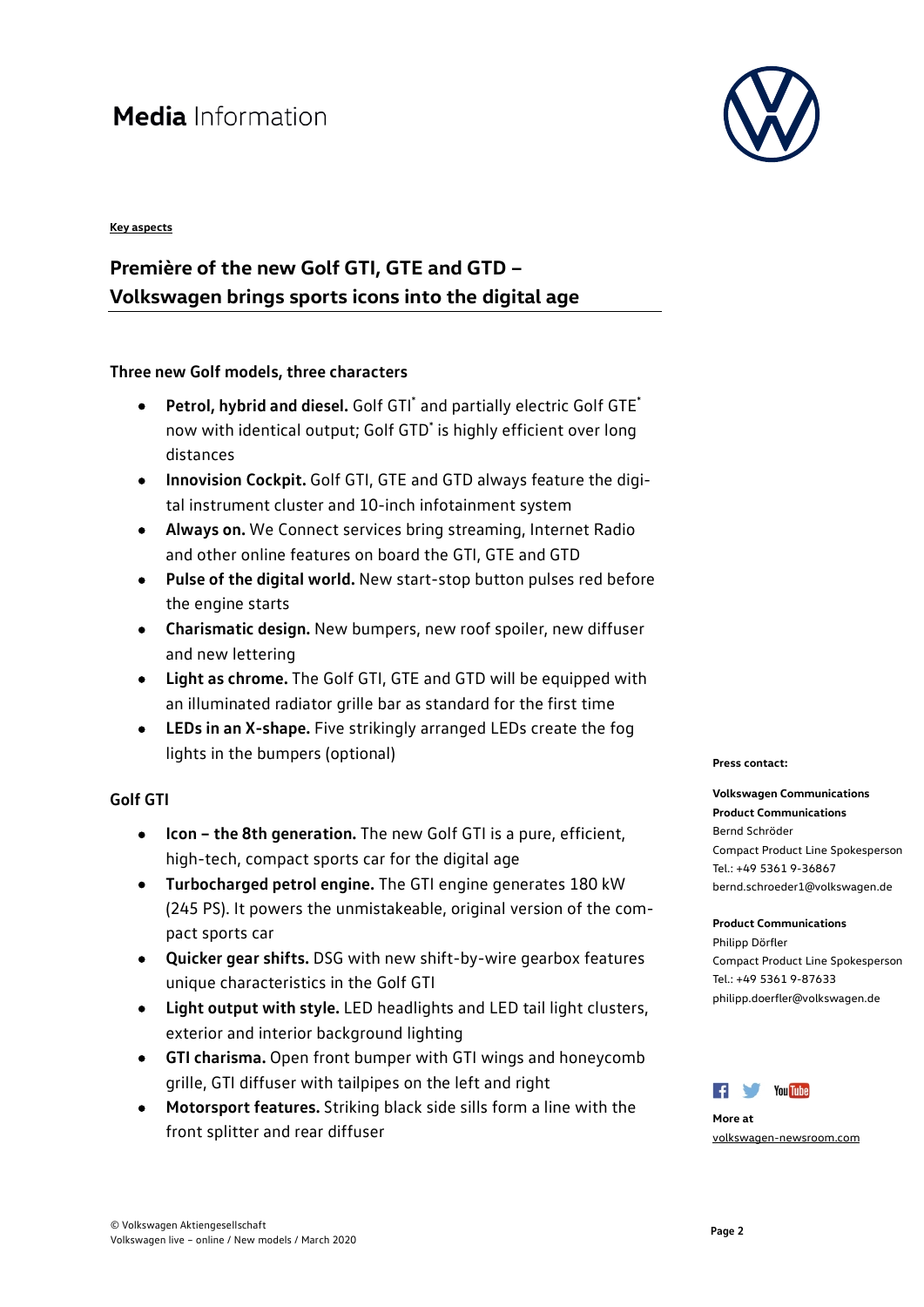

- **GTI steering wheel.** New multifunction leather sports steering wheel with touch controls, perforated leather and GTI clasp in chrome/red
- **GTI for a new age.** Digital Cockpit and 30-colour background lighting including GTI-specific mode

#### **Golf GTE**

- **Electrified sports car.** New performance plug-in hybrid combines electrical sustainability with vast, dynamic performance
- **Turbocharged petrol engine with electric motor.** The 180 kW (245 PS) Golf GTE has reached the performance level of the Golf GTI
- **Zero local emissions.** Battery with 50% more energy capacity (13 kWh) extends electrical range to around 60 kilometres
- **All-electric start.** The performance plug-in hybrid drive in the Golf GTE starts on electrical power alone, with zero emissions
- **Predictive hybrid control.** The sophisticated electronics of the GTE incorporates GPS and route data into powertrain control
- **IQ.DRIVE (optional).** Travel Assist provides Golf GTE drivers with active steering, accelerating and braking (up to 210 km/h)
- **GTE distinguishing features.** GTE with no visible tailpipes (GTI has a tailpipe on the right and left, GTD has double tailpipe on the left)
- **GTE instruments.** Digital Cockpit and Infotainment system with GTE-specific efficiency and range displays

### **Golf GTD**

- **Endurance athlete.** High efficiency levels of the new GTD engine enable very long ranges
- **Turbocharged diesel engine.** 147 kW (200 PS) of power and 400 Nm of torque are the vital statistics of the most powerful Golf with a TDI engine
- **Double SCR catalytic converter.** Twin dosing significantly reduces nitrogen oxides (NOx) generated by the TDI compared with the engine in the predecessor model
- **Always automatic.** New Golf GTD launched onto the market with a 7-speed dual-clutch gearbox (DSG) as standard
- **LED headlights as standard.** GTD has option of illuminated radiator grille fin which merges into the LED headlights
- **GTD insignia.** Air intake grille in honeycomb design, red brake calipers, illuminated radiator grille and red pulsing start button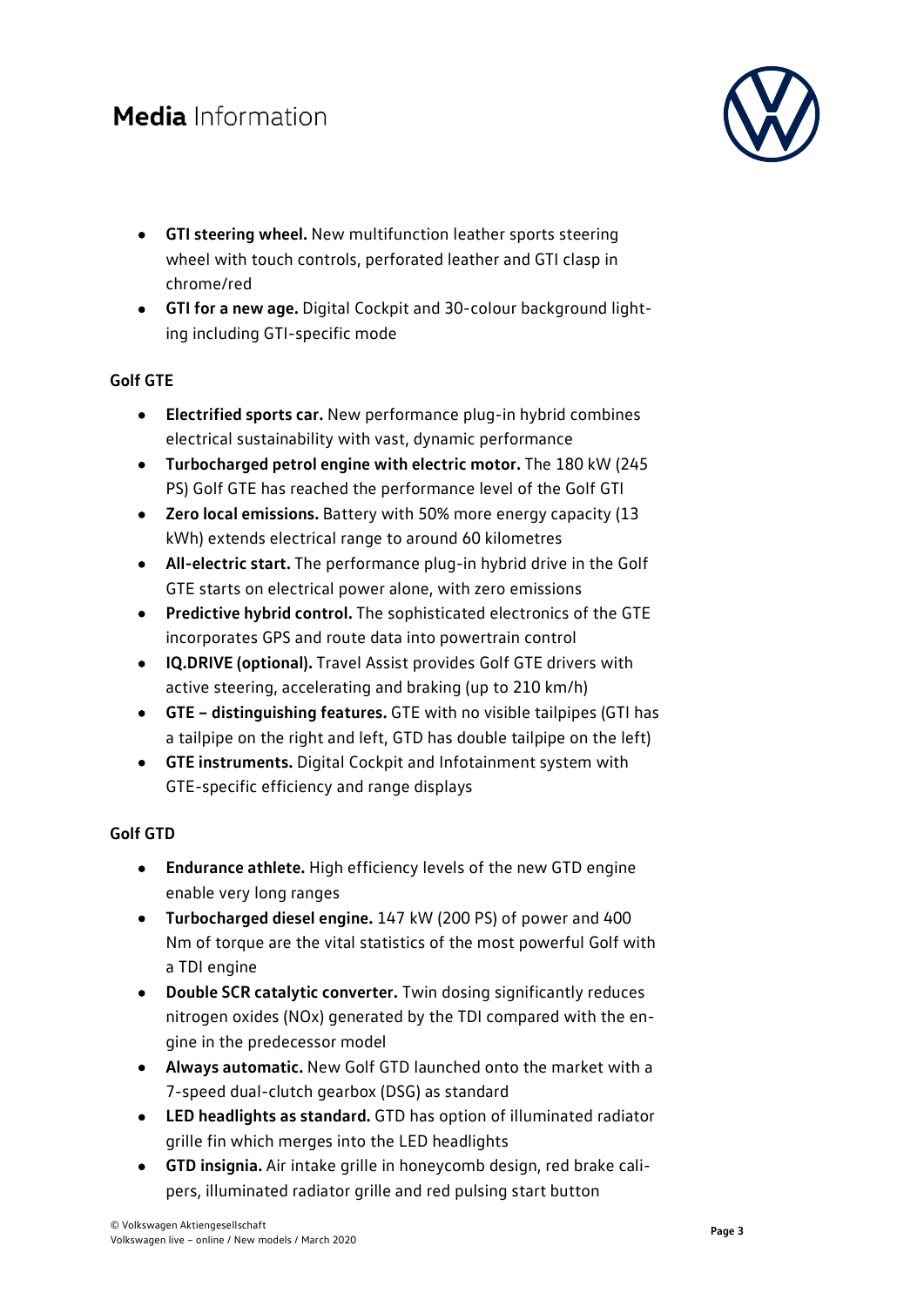

- **GTD interior.** Background lighting with 30 colours and new Digital Cockpit provide extra GTD ambience
- **Digital GTD.** New touch and slide surfaces, screens and shift-bywire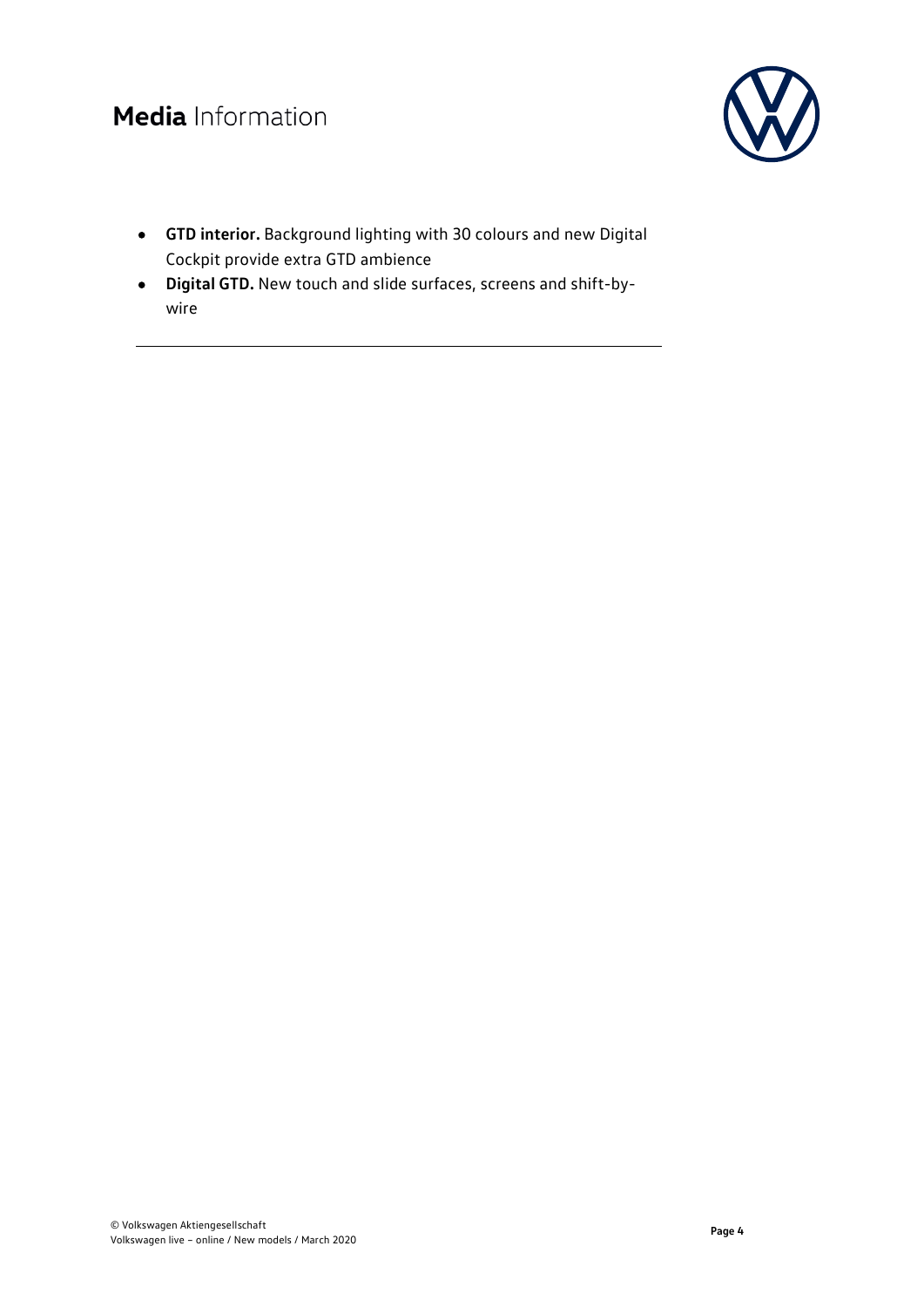

#### **THE NEW GOLF GTI, GOLF GTE and GOLF GTD**

**Wolfsburg, March 2020.** A car becomes an icon when its design DNA and character remain recognisable for decades. It is also important for an icon to provide fresh ideas in order to cope with the challenges of our time. Just like the Golf GTI. For 44 years, Volkswagen has been reinventing this icon of sporty, compact cars while retaining the original concept – generation after generation. The eighth reinterpretation of the Golf GTI is now celebrating its debut. Newly designed and engineered – fully digitalised and networked. A Golf GTI that is fit for the modern era. The Golf Mk1 from 1976 has long evolved into a vehicle family. This was followed in 1982 by the first Golf GTD with a turbocharged diesel engine, and in 2014 by the first Golf GTE to feature plug-in hybrid drive. And so it stands to reason that a new Golf GTD and a new Golf GTE are celebrating their world premières alongside the new Golf GTI. Three Golf variants, three characters, three efficient and clean drive systems – but one design and specification philosophy.

**GTI.** The new Golf GTI is an agile, raw, efficient and high-tech compact sports car for the digital age – with 180 kW (245 PS).

**GTE.** With a system output of 180 kW, the new Golf GTE is just as powerful as the Golf GTI. The hybrid drive is designed for sporting performance and combines electrical sustainability and zero-emission distances of around 60 kilometres with a great dynamic performance.

**GTD.** The new Golf GTD is a real endurance athlete. In this variant an output of 147 kW (200 PS) has been coupled with very long fuel ranges.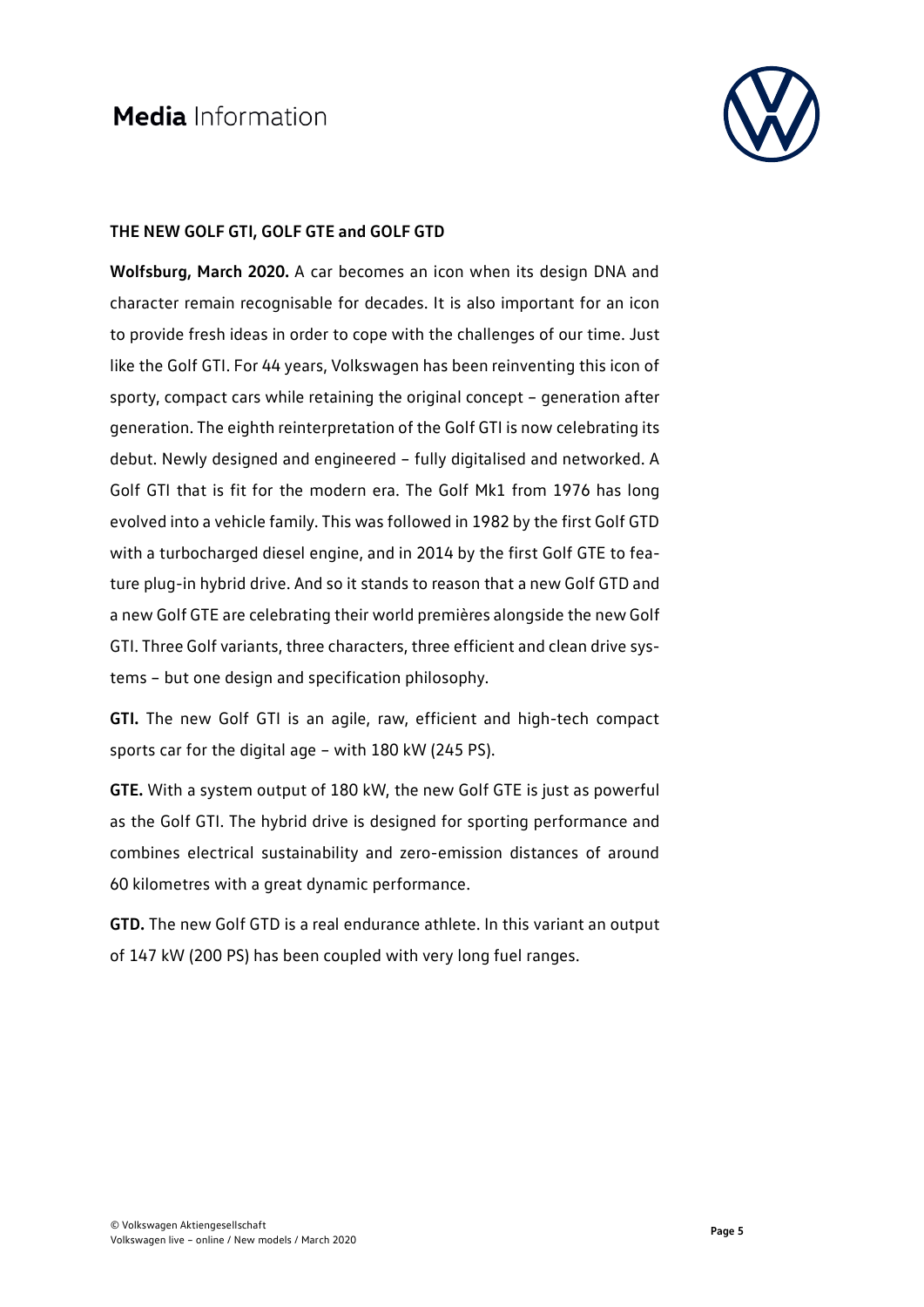

#### **EXTERIOR**

**Dynamic front end.** The design of the new, sporty Golf models embodies unadulterated charisma. The standard LED headlights are positioned low down and form a striking crossbar in conjunction with the radiator grille. Towards the top of the bonnet a narrow line spans the front end – red in the case of the GTI, blue for the GTE and silver for the GTD. All are typical insignia just like the red radiator grille frame on the first Golf GTI. Once the daytime running lights are activated – when the driver approaches with the key (optional) – an LED strip in the headlight mirrors the red, blue or silver line. As standard, the radiator grille is illuminated as a continuation of the LED strip for the first time. This creates the completely new, unmistakable headlight design of the Golf GTI, GTE and GTD. Another striking and unmistakable feature is the typically large, one-piece lower air intake grille in a honeycomb pattern. It is framed on the outside by a black application, with a striking wing-like design on the sides. The new GTI insignia also include the optional fog lights which are now integrated into the air intake grille in an X-shape.

**Striking outline.** The side section features the eye-catching, standard 17 inch Richmond alloy wheels. 18-inch or – exclusively for the Golf GTI and GTD – 19-inch rims are available on request. Painted red: brake calipers of the new, sporty Golf models. The GTI and GTD also carry a signet with the respective lettering on the side of the front wing panel. The GTE does not boast this feature but instead has an extra supply connection on the passenger side for charging the battery. All three models feature wider side skirts sills in black – with a splitter design similar to that found on racing cars. The sills come together to form the front spoiler and the rear diffuser. An individualised spoiler extends the roof line at the very top of the outline. The dominant design element of the side section is the C-pillar, a characteristic element of all versions of the Golf. It visually propels the vehicle body forwards and transposes the iconic graphics of the original Golf and GTI into the modern era.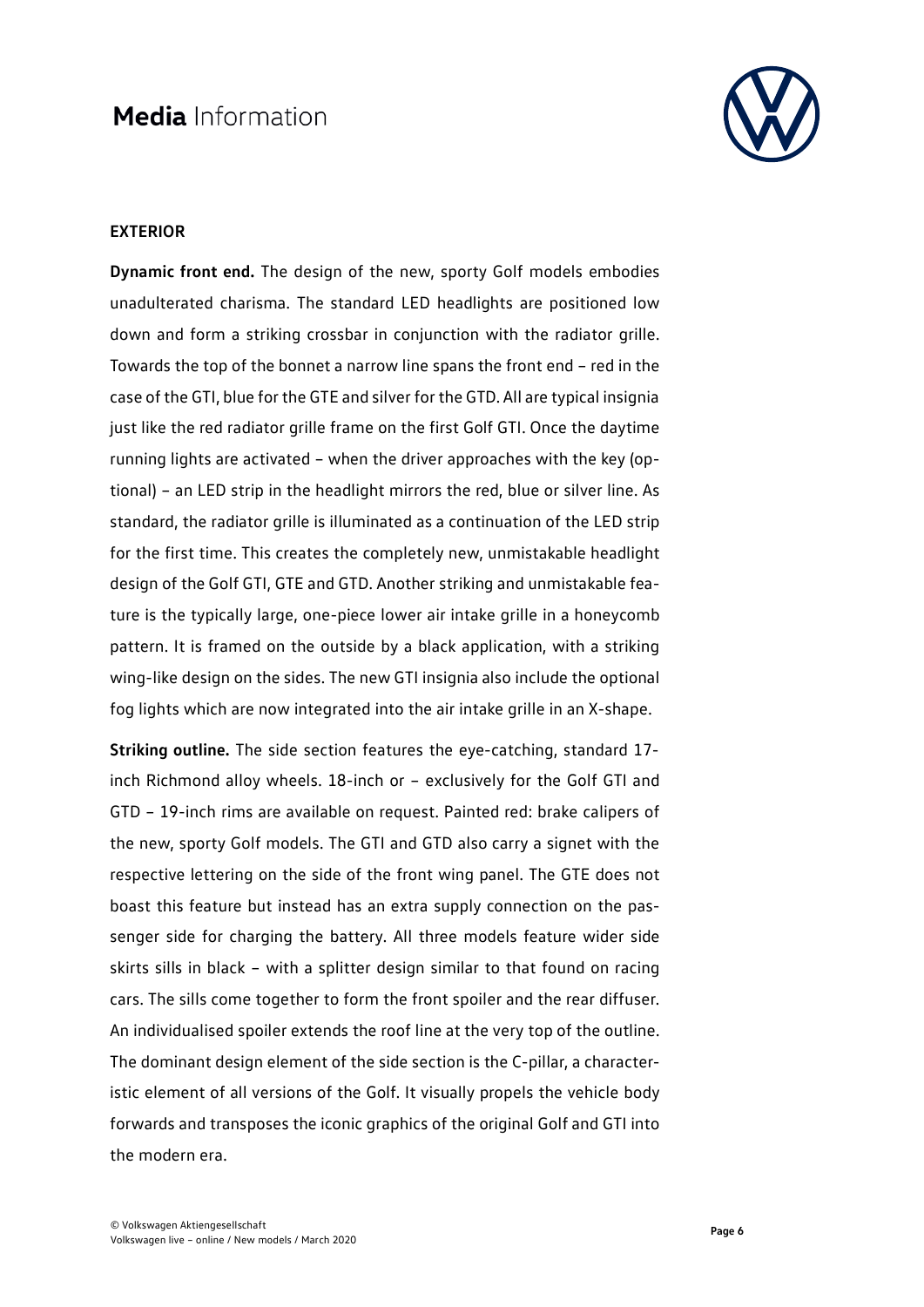

**Superior rear end.** The new Golf has a powerful shoulder section and striking rear end design. This also benefits the new, sporty models, which are fitted with LED tail light clusters as standard. The GTI, GTE or GTD lettering is now positioned centrally under the Volkswagen emblem rather than on the driver side as it was before. The roof spoiler is extended rearwards and merges with the black edging around the rear window, making the Golf GTI, GTE and GTD appear even flatter than the less powerful models. At the bottom, the sporty diffuser distinguishes the new versions from the other versions of the series. They are also differentiated by the tailpipes of the exhaust systems – the GTI has one tailpipe on the left and one on the right, the GTD has a double tailpipe on the left, and there is no tailpipe in sight on the GTE.

#### **INTERIOR**

**Dynamic insignia.** Ever since the first Golf GTI made its debut, this car has been like a perfectly fitting pair of jeans. Right from the outset, Volkswagen created distinctive, dynamic insignia with the multitude of interior details – the sports steering wheel featuring three silver double spokes and recessed Wolfsburg emblem, the gear knob in the shape of a black golf ball, GTI sports seats in tartan with black side bolsters – all of which are considered classic design pieces.

**A nod to the past, a nod to the future.** Although Volkswagen is enhancing the digital and networking capabilities of the eighth-generation Golf – and with it the GTI, GTE and GTD – to an unprecedented extent in order to future-proof the range, many of the original insignia can still be found on board. However, the sports steering wheel of yesteryear has been transformed into a new multifunction leather sports steering wheel with touch controls and an optionally integrated Travel Assist button to help the powerful Golf models reach a top speed of 210 km/h while Travel Assist is engaged. The three silver spokes have been retained – in the GTI, the interior of the central spoke has a red finish, while the GTE and GTD have blue and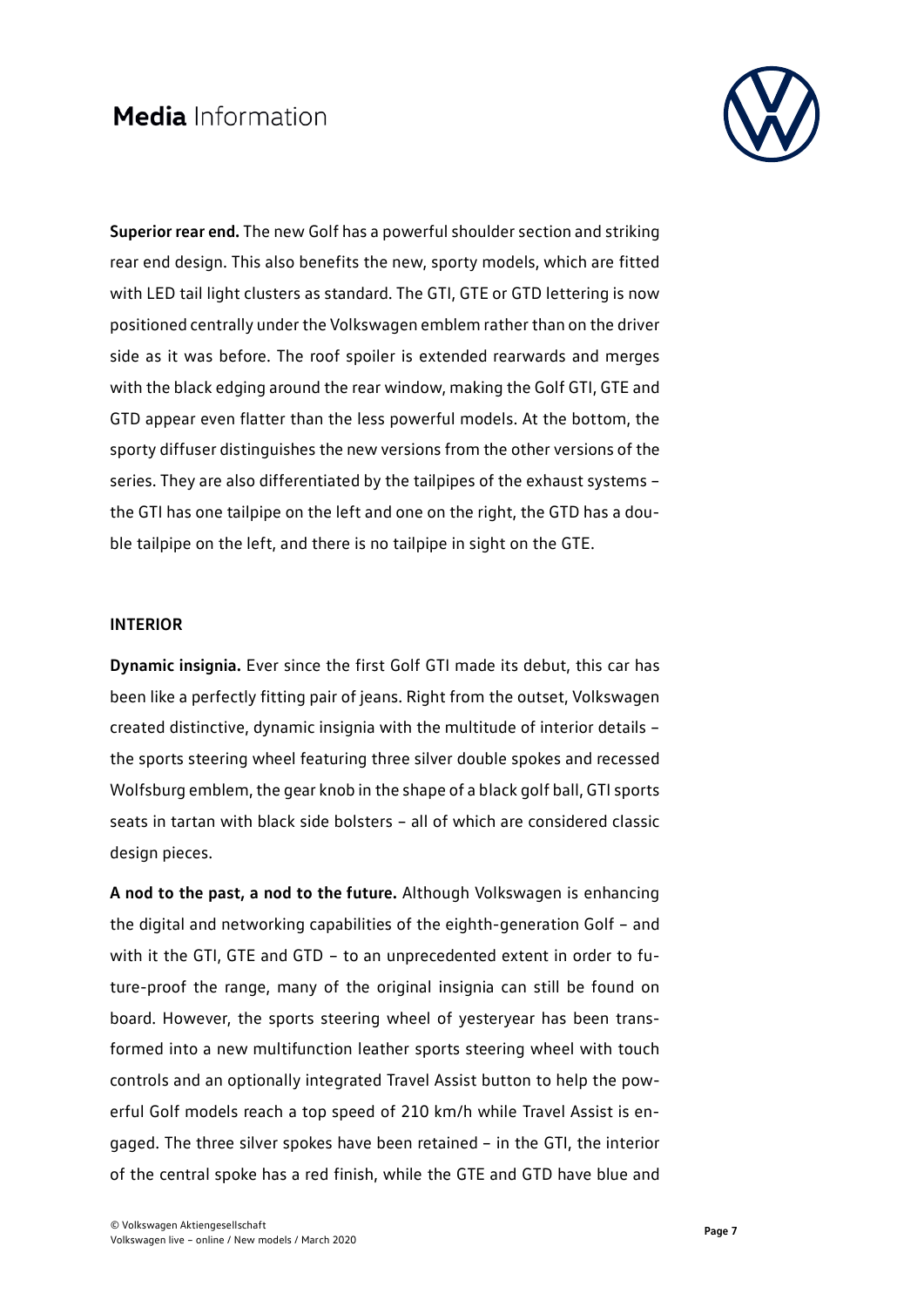

silver finishes respectively. The classic checked pattern of the sports seats is also retained. The new checked design is called Scalepaper. The seams of the grey and black design are red in the GTI, blue in the GTE and light grey in the GTD. Red, blue or black are also used for all decorative seams and edging, depending on the model.

**Fit for the modern age.** The Innovision Cockpit extends upwards upon opening the doors in the Golf GTI, GTE and GTD. It is a fusion of the top-of-therange version of the 10.25-inch Digital Cockpit (digital instruments) and the 10-inch navigation system. The visual and functional blend of the two screens creates a new and consistent, digital architecture. The background lighting, which also comes as standard, embeds the displays and all other illuminated interior areas (dash panel, door trim, storage compartment with interface for mobile telephone, footwell) in a spectrum of 30 configurable colours. The Golf GTI, which is equipped with a 6-speed manual gearbox as standard, features a brand new GTI gear knob. The GTI is available with an optional, automatic 7-speed dual clutch gearbox (DSG); the GTD comes exclusively with this DSG. The GTE features a 6-speed DSG developed for hybrid drive. The models equipped with a DSG are generally shift by wire; the DSG gear lever itself has been designed specifically. The functionality of the standard start/stop button for the drive systems of the three sporty Golf models has been customised – once the doors have been opened, it pulses red until the drive system has been started.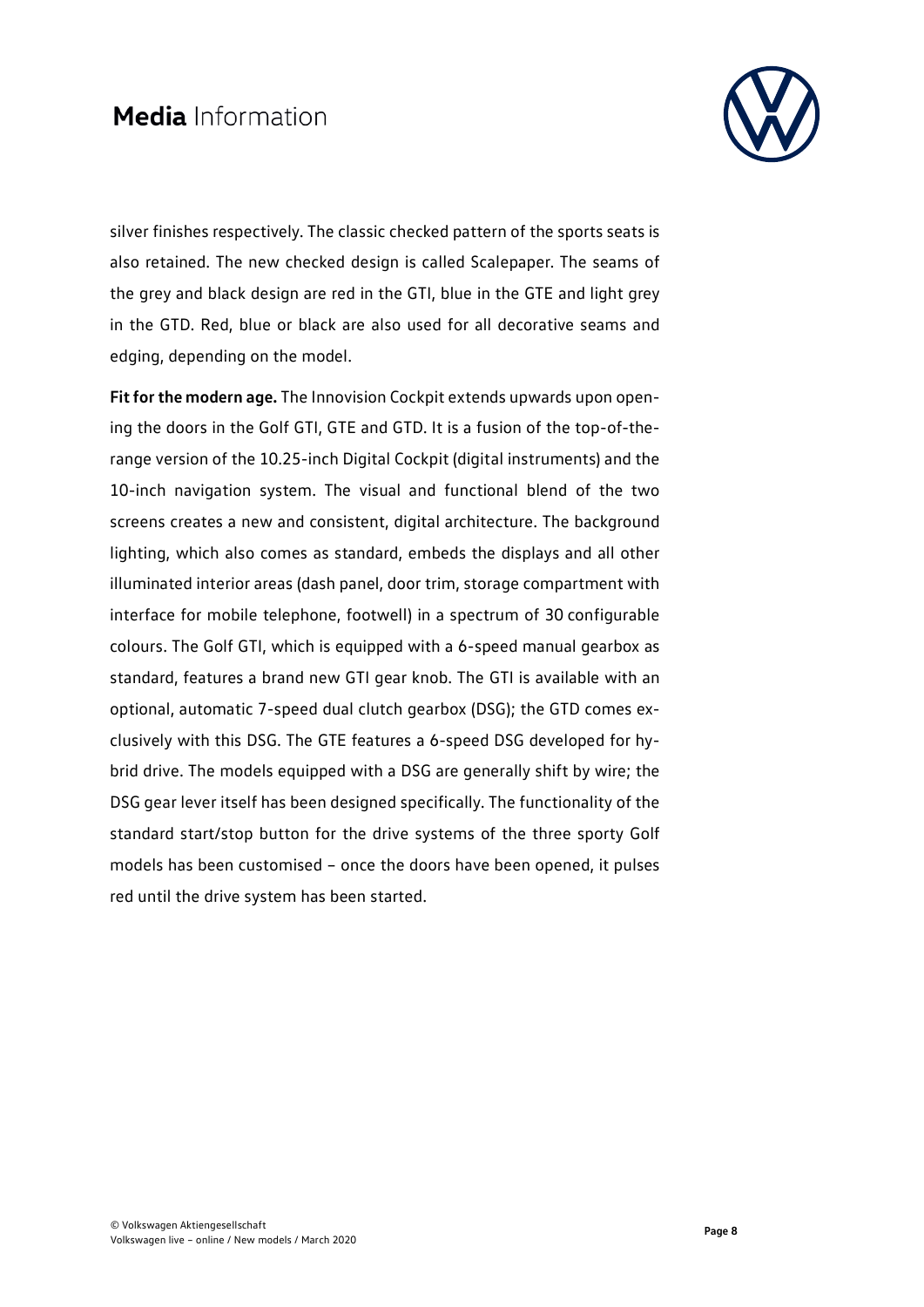

#### **STANDARD EQUIPMENT**

**Basic equipment.** In general, every new Golf is fitted with assist systems including the Lane Assist lane keeping system, Front Assist Autonomous Emergency Braking with Pedestrian Monitoring, XDS electronic differential lock and Car2X (local communication with other vehicles and the traffic infrastructure). Standard digital instruments and an infotainment system to suit the mobile We Connect and We Connect Plus online services and functions that have been integrated here. A multifunction steering wheel, singlezone automatic climate control (Climatronic), the Press & Drive comfort start system, a Bluetooth provision for mobile telephone, LED headlights, LED tail light clusters, LED daytime running lights, LED reading lights and two USB-C ports. This range of equipment is once again extended significantly for GTI, GTE and GTD.

**Enhanced equipment.** On the exterior, the equipment outlined here is supplemented by 17-inch alloy wheels, a customised front section, a grooved rear diffuser, a standalone roof spoiler, the corresponding model logos, individual tailpipe systems, red brake calipers and sill extensions. The functions include sports running gear (only GTI and GTD; 15 mm lower) and the Keyless Access locking and starting system and associated lighting. In the interior, the top-of-the-range version of the Digital Cockpit (multiple screen configurations) and the 10-inch navigation system merge to form the Innovision Cockpit. The colour and graphics of the Digital Cockpit correspond to the respective model. In many other details, as is the case with the exterior, the Golf GTI, GTE, GTD are also differentiated by the specific colours assigned to the respective drive system – red (GTI), blue (GTE) and silver (GTD). All pedals are made of stainless steel.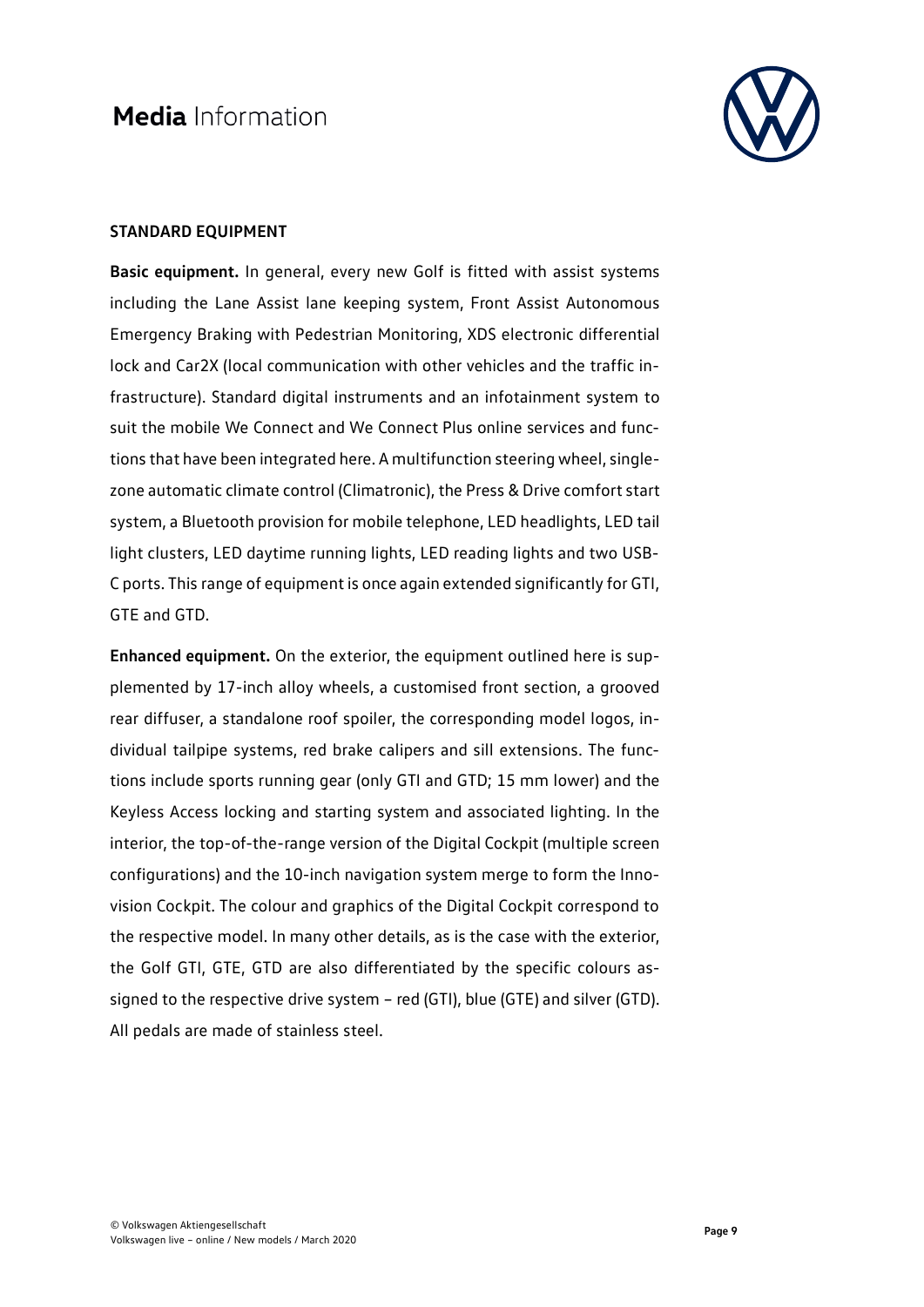

#### **DRIVETRAINS**

**GTI with turbocharged petrol engine.** The new Golf GTI is powered by a 180 kW (245 PS) 2.0-litre turbocharged injection engine (EA888 evo4). The maximum torque is 370 Nm. The four-cylinder engine is coupled with a 6-speed manual gearbox (MQ350) as standard. A 7-speed dual-clutch gearbox (DQ381 DSG) is available as an option.

**GTE with plug-in hybrid.** The plug-in hybrid drive of the Golf GTE essentially consists of a 1.4-litre turbocharged petrol engine (EA211 TSI) with 110 kW (150 PS), the hybrid module with an electric motor (85 kW), a 6-speed DSG (DQ400e) and a new lithium-ion battery. The powertrain delivers a maximum power output of 180 kW (245 PS) and a maximum system torque of 400 Nm. Compared with its predecessor, the all-electric range has increased significantly to now around 60 km. Volkswagen's engineers have achieved the increase in range by improving the Golf's aerodynamics and managing to increase the energy content of the battery by 50% to 13 kWh. It can be driven at speeds of up to 130 km/h in all-electric mode. When the battery is sufficiently charged, the Golf GTE always starts in all-electric E-MODE. The drive switches to Hybrid mode if the energy capacity of the battery drops below a certain level or if the speed rises above 130 km/h. In Hybrid mode, the driver has the option of maintaining the state of charge using three symbols on the Infotainment system screen (the equal sign "="), increasing it (up arrow "∧") or reducing it to a defined level (down arrow "∨"). This makes it possible to drive into an urban destination area under electric power and with zero emissions, even at the end of a longer journey, if so required. Whenever route guidance is active in the navigation system, the battery manager also predictively takes into account road and topographical data to ensure the set battery energy is available when you reach your destination. During this process, battery use is adapted on the basis of the route data in order to achieve an optimum electrical range.

**GTD with turbocharged diesel engine.** The long-distance sports car features a 2.0-litre, four-cylinder turbocharged diesel engine (TDI) with an output of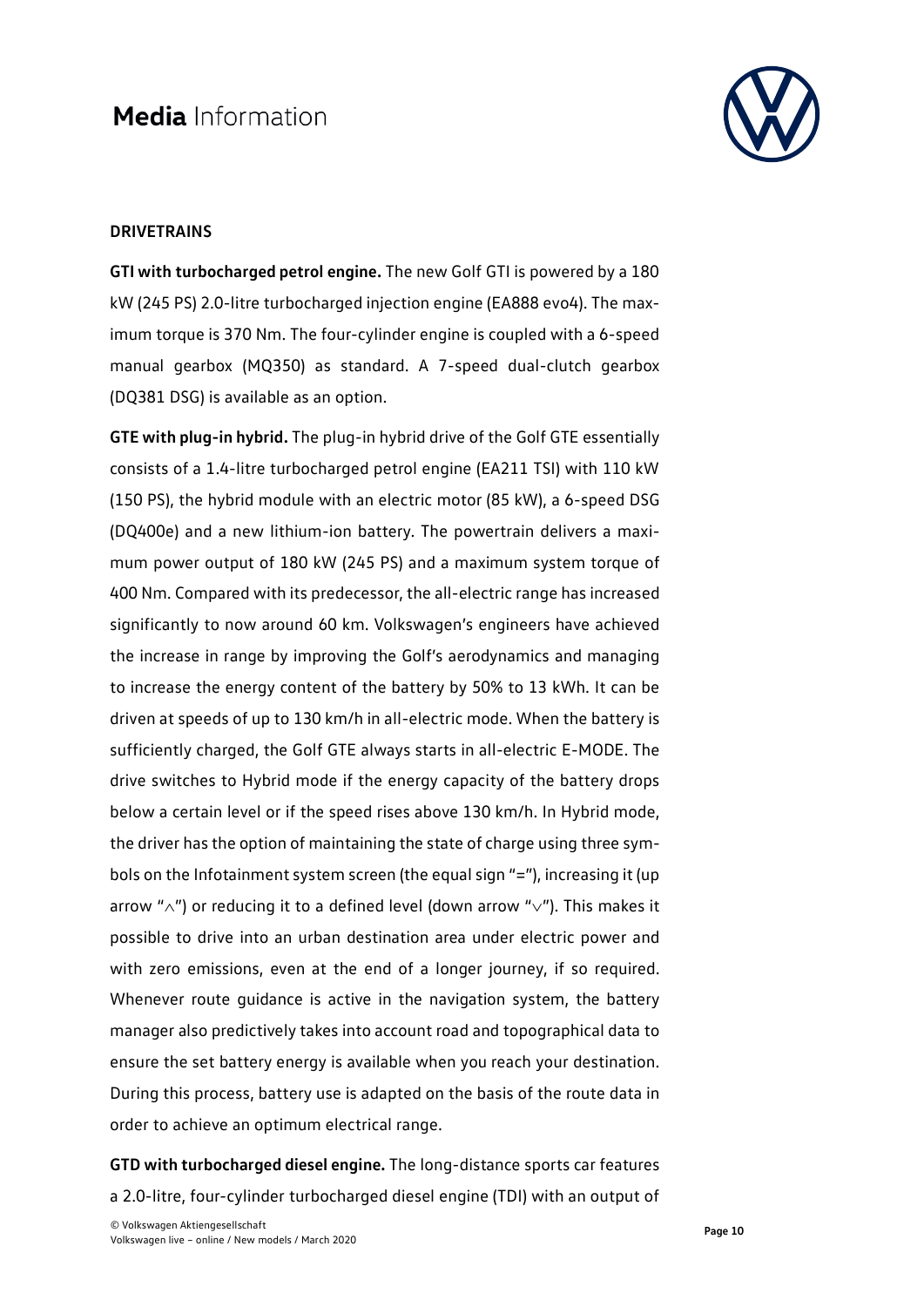

147 kW (200 PS). The Golf GTD engine (EA288 evo series) generates an impressively high maximum torque of 400 Nm. The TDI already delivers this power at very low engine speeds. As with all the turbocharged diesel engines in the new Golf, the GTD's drive system is linked to two SCR catalytic converters connected in series (SCR = Selective Catalytic Reduction). This new twin dosing SCR system with dual AdBlue injection greatly reduces nitrogen oxide emissions compared with its predecessor. Volkswagen offers the Golf GTD with a 7-speed dual clutch gearbox (DQ381 DSG) as standard.

#### **RUNNING GEAR**

**Improved comfort and dynamics.** Volkswagen has developed and perfected the running gear of the Golf GTI, GTE and GTD with the combination of a McPherson front axle and a multi-link rear suspension. A new driving dynamics control system known as the Vehicle Dynamics Manager is used for the first time. The system controls both the XDS function and the lateral dynamics components of the regulated dampers (optional DCC). This significantly increases the spread between maximum comfort and maximum dynamics, and the vehicle benefits from significantly sharpened driving dynamics as a result.

**DCC adaptive chassis control.** DDC adaptive chassis control continuously reacts to the road surface and driving situation while taking account of various elements including steering, braking and acceleration manoeuvres. By means of the set driving profile mode, the driver can influence the reduction in body motion as desired. The required damping is calculated for each wheel and adjusted at the four shock absorbers within fractions of a second. Consequently, DCC always provides the highest level of driving comfort and ensures ideal driving dynamics in combination with the driving dynamics manager. In the latest DCC generation, the vehicle setup can be extended in INDIVIDUAL mode to go beyond the existing range of the fixed COMFORT,